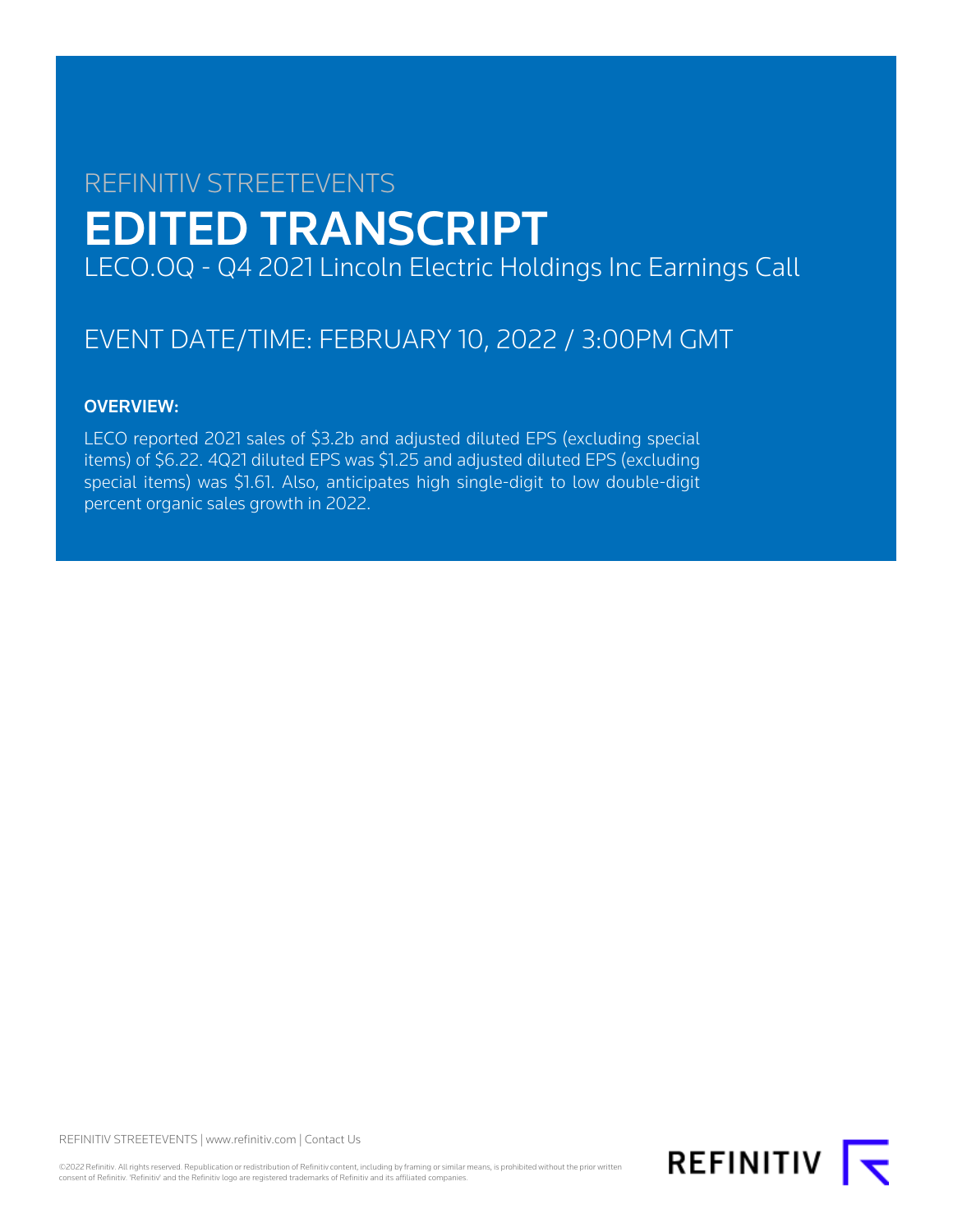## **CORPORATE PARTICIPANTS**

**[Amanda H. Butler](#page-1-0)** Lincoln Electric Holdings, Inc. - VP of IR & Communications **[Christopher L. Mapes](#page-2-0)** Lincoln Electric Holdings, Inc. - Chairman, President & CEO **[Gabriel Bruno](#page-3-0)** Lincoln Electric Holdings, Inc. - Executive VP, CFO & Treasurer

## **CONFERENCE CALL PARTICIPANTS**

**[Bryan Francis Blair](#page-5-0)** Oppenheimer & Co. Inc., Research Division - Director & Senior Analyst **[Christopher M. Dankert](#page-6-0)** Loop Capital Markets LLC, Research Division - SVP **[Dillon Gerard Cumming](#page-11-0)** Morgan Stanley, Research Division - Research Associate **[Mircea Dobre](#page-7-0)** Robert W. Baird & Co. Incorporated, Research Division - Senior Research Analyst **[Nathan Hardie Jones](#page-10-0)** Stifel, Nicolaus & Company, Incorporated, Research Division - Analyst **[Robert Stephen Barger](#page-8-0)** KeyBanc Capital Markets Inc., Research Division - MD & Equity Research Analyst **[Walter Scott Liptak](#page-12-0)** Seaport Research Partners - MD & Senior Industrials Analyst

## **PRESENTATION**

#### **Operator**

Greetings, and welcome to the Lincoln Electric Fourth Quarter and Full Year 2021 Financial Results Conference Call.

(Operator Instructions)

<span id="page-1-0"></span>This call is being recorded. It is my pleasure to introduce your host, Amanda Butler, Vice President of Investor Relations and Communications. Thank you. You may begin.

## **Amanda H. Butler** - Lincoln Electric Holdings, Inc. - VP of IR & Communications

Thank you, Kevin, and good morning, everyone. Welcome to Lincoln Electric's Fourth Quarter and Full Year 2021 Conference Call. We released our financial results earlier today, and you can find our release as an attachment to this call's slide presentation as well as on the Lincoln Electric website at lincolnelectric.com in the Investor Relations section.

Joining me on the call today is Chris Mapes, Lincoln's Chairman, President and Chief Executive Officer; and Gabe Bruno, our Chief Financial Officer. Chris will begin the discussion with an overview of our full year results and business trends, and Gabe will cover our fourth quarter financial performance in more detail. And finally, we will conclude with comments on our outlook and updates to our 2025 Higher Standard Strategy. And following our prepared remarks, we're happy to take your questions.

Before we start our discussion, please note that certain statements made during this call may be forward-looking, and actual results may differ materially from our expectations due to a number of risk factors. A discussion of some of the risks and uncertainties that may affect our results are provided in our press release and in our SEC filings on Forms 10-K and 10-Q.

In addition, we discuss financial measures that do not conform to U.S. GAAP, and a reconciliation of non-GAAP measures to the most comparable GAAP measure is found in the financial tables in our earnings release, which again is available in the Investor Relations section of our website at lincolnelectric.com



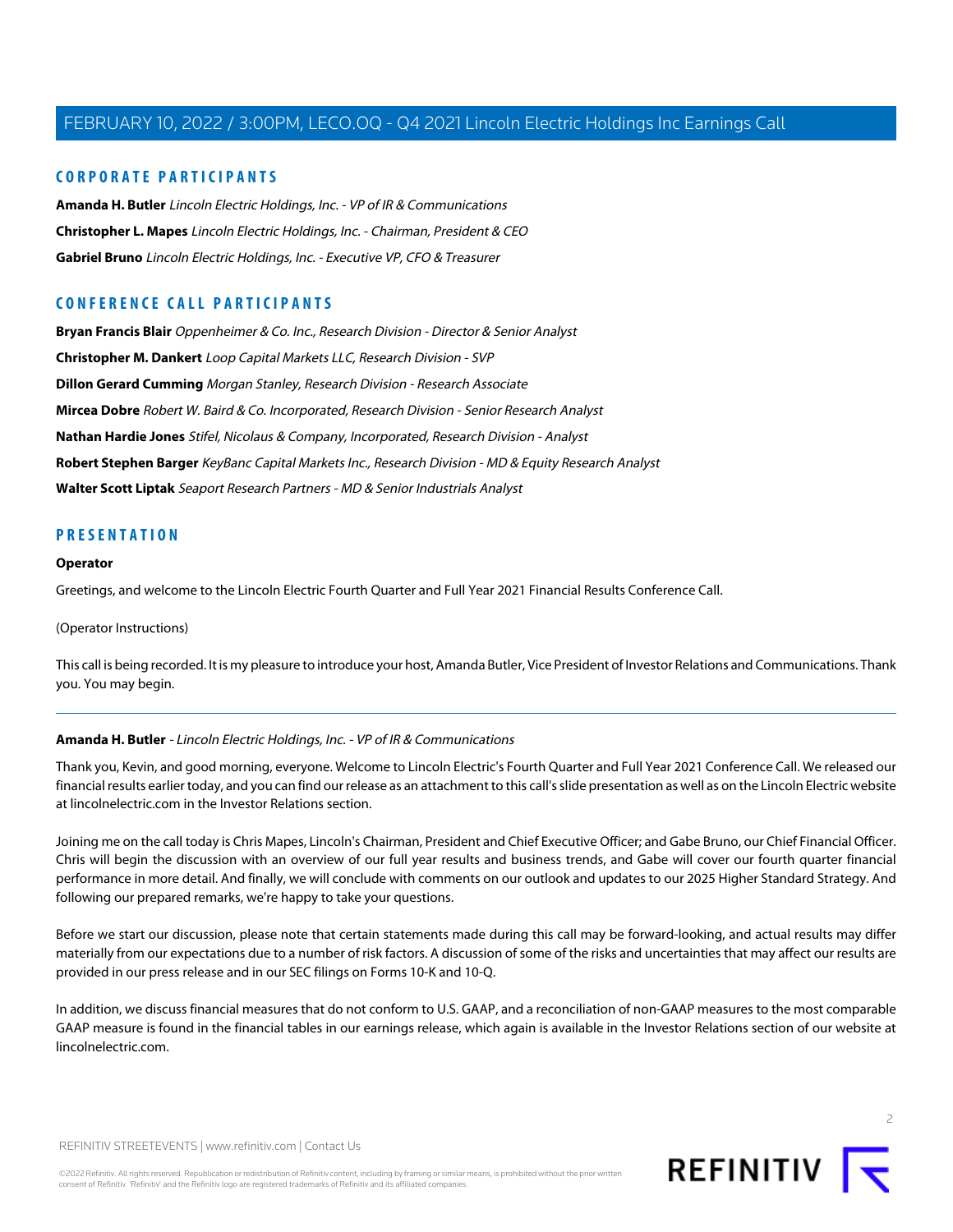And with that, I'll turn the call over to Chris Mapes. Chris?

## <span id="page-2-0"></span>**Christopher L. Mapes** - Lincoln Electric Holdings, Inc. - Chairman, President & CEO

Thank you, Amanda. Good morning, everyone. Turning to Slide 3. We finished the year with a solid fourth quarter and achieved record sales, operating income, earnings and returns for full year 2021. Our results demonstrate the strength of our business and our team's perseverance and commitment to put our customers first, while still advancing our strategic initiatives, even under these unprecedented conditions. So I would like to thank our team as well as our suppliers and partners who tirelessly worked with us to help us serve our customers and generate record results.

Our 2021 sales increased 22% to a record \$3.2 billion or 19% organic growth, led by higher volumes and 2% from acquisitions, reflecting a strong recovery in the early stages of an industrial expansion. We achieved a 240 basis point increase in our adjusted operating income margin to 14.8% with a 26% incremental margin reflecting solid commercial and operational execution across our business.

We achieved neutral price cost due to diligent price management, which offset unprecedented inflation and approximately \$39 million in LIFO charges. We also benefited from structural cost savings and our Higher Standard Strategy operational initiatives. Our adjusted earnings per share increased 50% to a record \$6.22, and we achieved record returns of 23.9%. Cash generation grew to \$365 million and represented approximately 81% cash conversion, which is lower than our standard 100%-plus performance. This reflects our early decision in this pandemic to use our balance sheet to strategically elevate inventory levels to service customers' needs.

I am proud that we increased our dividend nearly 10% this year, making our 26th consecutive increase, which again reinforces our confidence in the business and cash flow generation through a cycle. Combined with \$165 million in share repurchases, we returned approximately \$286 million to shareholders this year. We also maintained a solid balance sheet profile, have approximately \$729 million in liquidity and have no near-term debt maturities.

We enter 2022 with over 80 new product families, a higher vitality index of new products, a strong pipeline of additional product launches, new acquisitions to scale up, and are seeing strong quoting activity and record backlogs for both our equipment systems and our automation solutions. I believe Lincoln Electric is better positioned today than ever before to capture growth and accelerate our performance in this industrial cycle.

Looking at end market trending in the fourth quarter on Slide 4. We achieved organic sales growth across all of our end markets despite challenging operating conditions for our customers. Our end sector organic sales growth was led by a strong mid-30% increase in construction infrastructure, which reflects the strength of nonresidential pre-engineered building projects and our competitive advantage in that market with our unique solutions. Where we see the most opportunity for resurgence is in the automotive sector and in general industries, which faced the tightest supply and labor challenges as well as in energy, which is still in the early stages of recovery.

We achieved solid organic sales growth across all product areas, led by broad end sector demand for our equipment and automation solutions. While consumable volumes grew in the quarter, we anticipate performance will increase as customers' operating conditions improve and we navigate past challenging first quarter comparisons, which represented strong consumable demand last year prior to weakening supply chain conditions.

Geographically, North America and European organic growth outpaced Asia Pacific due to slow industrial output in China. Despite this pocket of weakness, the underlying fundamentals of our end markets are strong with customers expressing needs for added capacity to address high demand for their products, record backlogs and low inventory levels. Paired with long-term demand drivers, including skilled labor shortages, reshoring, EV investments, aging fleets, infrastructure, maintenance and repair and renewable energy, Lincoln is well positioned to serve customers' needs.

And now I'll pass the call to Gabe to cover fourth quarter financials in more detail.



©2022 Refinitiv. All rights reserved. Republication or redistribution of Refinitiv content, including by framing or similar means, is prohibited without the prior written consent of Refinitiv. 'Refinitiv' and the Refinitiv logo are registered trademarks of Refinitiv and its affiliated companies.

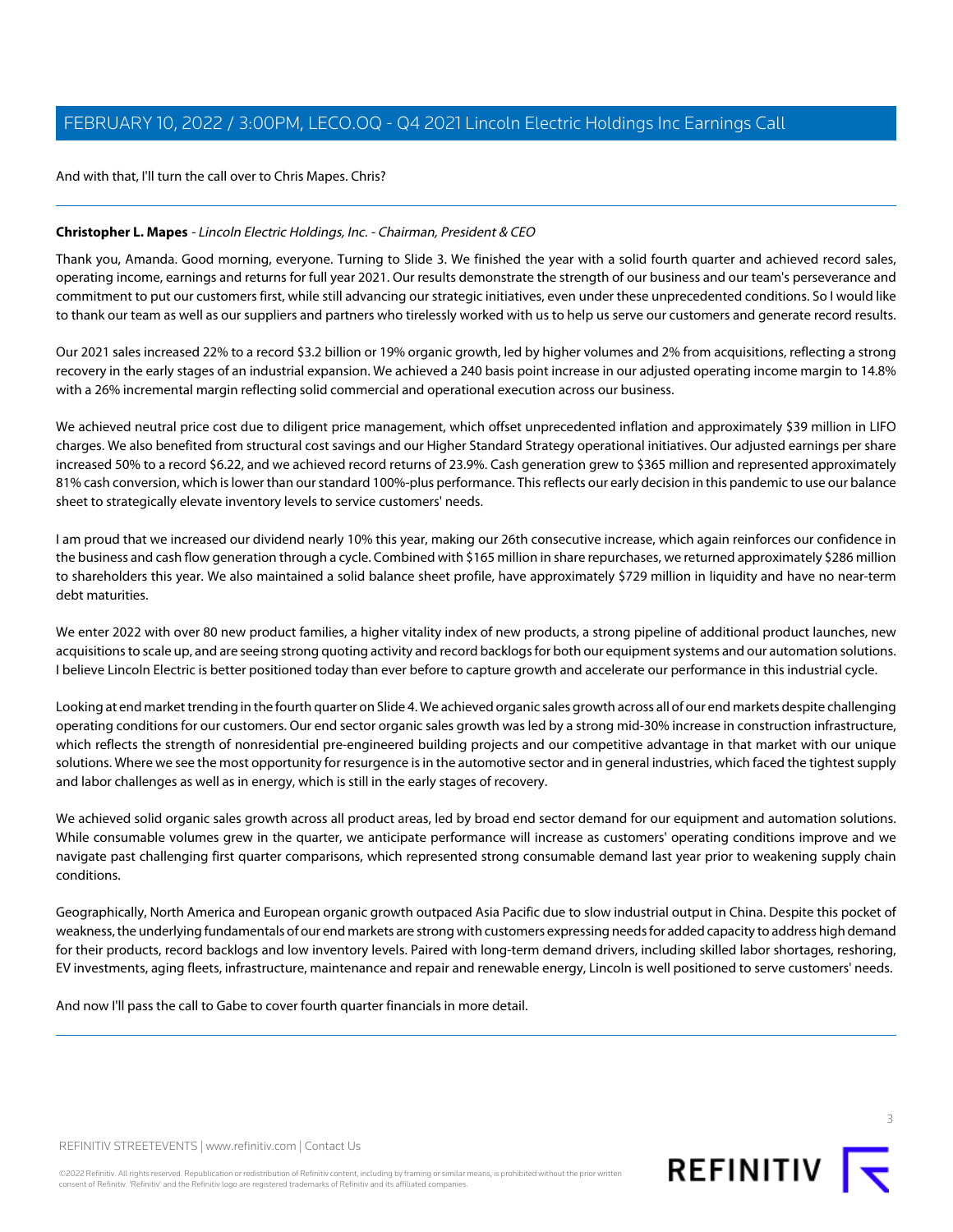## <span id="page-3-0"></span>**Gabriel Bruno** - Lincoln Electric Holdings, Inc. - Executive VP, CFO & Treasurer

Thank you, Chris. Moving to Slide 5. Our consolidated fourth quarter sales increased approximately 22% driven by 13% higher prices, a 6% increase in volumes, a 5% contribution from acquisitions, which was partially offset by a 2% unfavorable impact from foreign exchange. Our gross profit margin decreased 70 basis points to 32.3% as additional pricing actions and the benefit of volumes and cost reduction actions did not fully mitigate a \$14 million LIFO charge. For the full year, we achieved neutral price cost as diligent price management offset broad inflation and approximately \$39 million in LIFO charges.

Our SG&A expense increased approximately 11% or \$14 million to \$151 million in the quarter, primarily due to higher wages and incentive compensation as well as acquisitions. SG&A as a percent of sales decreased 180 basis points to 17.9% due to higher sales. Reported operating income increased approximately 44% to \$120 million or 14.3% of sales. Operating income included approximately \$2 million of special items. Excluding special items, adjusted operating income increased 32% to \$122 million or 14.5% of sales with an approximate 20% incremental margin, reflecting a challenging prior year comparison. We incurred a \$43 million expense in other income substantially related to a \$46 million noncash settlement charge associated with the termination of a frozen U.S. defined benefit pension plan. This plan is fully terminated, and excess funds will be allocated towards another employee retirement plan over the next several years.

Our fourth quarter adjusted effective tax rate was 19.7% due to our mix of earnings and discrete items. Fourth quarter diluted earnings per share increased 16% to \$1.25. Excluding special items, adjusted diluted earnings per share increased approximately 30% to a record \$1.61 in the quarter. Foreign exchange had an unfavorable \$0.04 impact to EPS.

Now moving to our reportable segments on Slide 6. Americas Welding segment's fourth quarter adjusted EBIT increased 21% to approximately \$84 million. The adjusted EBIT margin compressed 30 basis points to 16.4% as the benefits of higher volumes and price, did not fully offset a \$14 million LIFO charge. Americas Welding organic sales increased approximately 24%, led by 9% higher volumes and a 15% benefit from pricing actions. Organic sales increased across all product areas and end markets in the quarter, led by an acceleration in infrastructure construction and mid-teens percent growth in heavy industry and energy.

Moving to Slide 7. The International Welding segment's adjusted EBIT nearly doubled to \$28 million. The adjusted EBIT margin increased 430 basis points to 11.2% on the benefits of structural cost saving initiatives and price cost management. Organic sales increased approximately 13%, reflecting continued price management to mitigate inflation. Volume performance reflected lower industrial production in China. Across the International Welding segment, equipment volumes improved at a double-digit percent rate. The segment also benefited approximately 8% from the Zeman acquisition. The segment incurred a negative 7% impact from unfavorable foreign exchange, predominantly as a result of the devaluation of the Turkish lira.

Moving to the Harris Products Group on Slide 8. Fourth quarter adjusted EBIT increased approximately 16% to \$16 million. Adjusted EBIT margin decreased 130 basis points to 12.9% on acquisition integration costs and less favorable mix. We expect margin performance to improve through 2022. Organic sales increased approximately 12%, led by pricing actions to mitigate raw material costs. Volumes increased 5% on strength in the HVAC and industrial end markets, which offset lower retail sales due to challenging prior year comparisons in that channel.

Moving to Slide 9. We generated \$110 million in cash flows from operations and achieved 98% cash conversion. At year-end, average operating working capital was 16.3% of sales, and remains intentionally elevated to support product availability and mitigate supply chain issues. We expect to maintain this posture through the first half of 2022.

Moving to Slide 10. As Chris mentioned, we finished the year having strengthened our balance sheet and liquidity position. In the quarter, we invested approximately \$16 million in capital expenditures and returned approximately \$91 million to shareholders through a combination of our dividend program and \$61 million in share repurchases. On a full year basis, we invested \$219 million towards growth and returned \$286 million to shareholders, including \$165 million in share repurchases. We maintained ample liquidity at year-end with \$729 million. With no near-term debt maturities and strong cash flows, we will continue to prioritize growth investments and return cash to shareholders.

Looking ahead to 2022. We anticipate navigating through another dynamic operating environment with continued strong demand momentum, which we have seen quarter-to-date. Given what we see today, we anticipate a high single-digit to low double-digit percent organic growth rate



REFINITIV STREETEVENTS | [www.refinitiv.com](https://www.refinitiv.com/) | [Contact Us](https://www.refinitiv.com/en/contact-us)

©2022 Refinitiv. All rights reserved. Republication or redistribution of Refinitiv content, including by framing or similar means, is prohibited without the prior written consent of Refinitiv. 'Refinitiv' and the Refinitiv logo are registered trademarks of Refinitiv and its affiliated companies.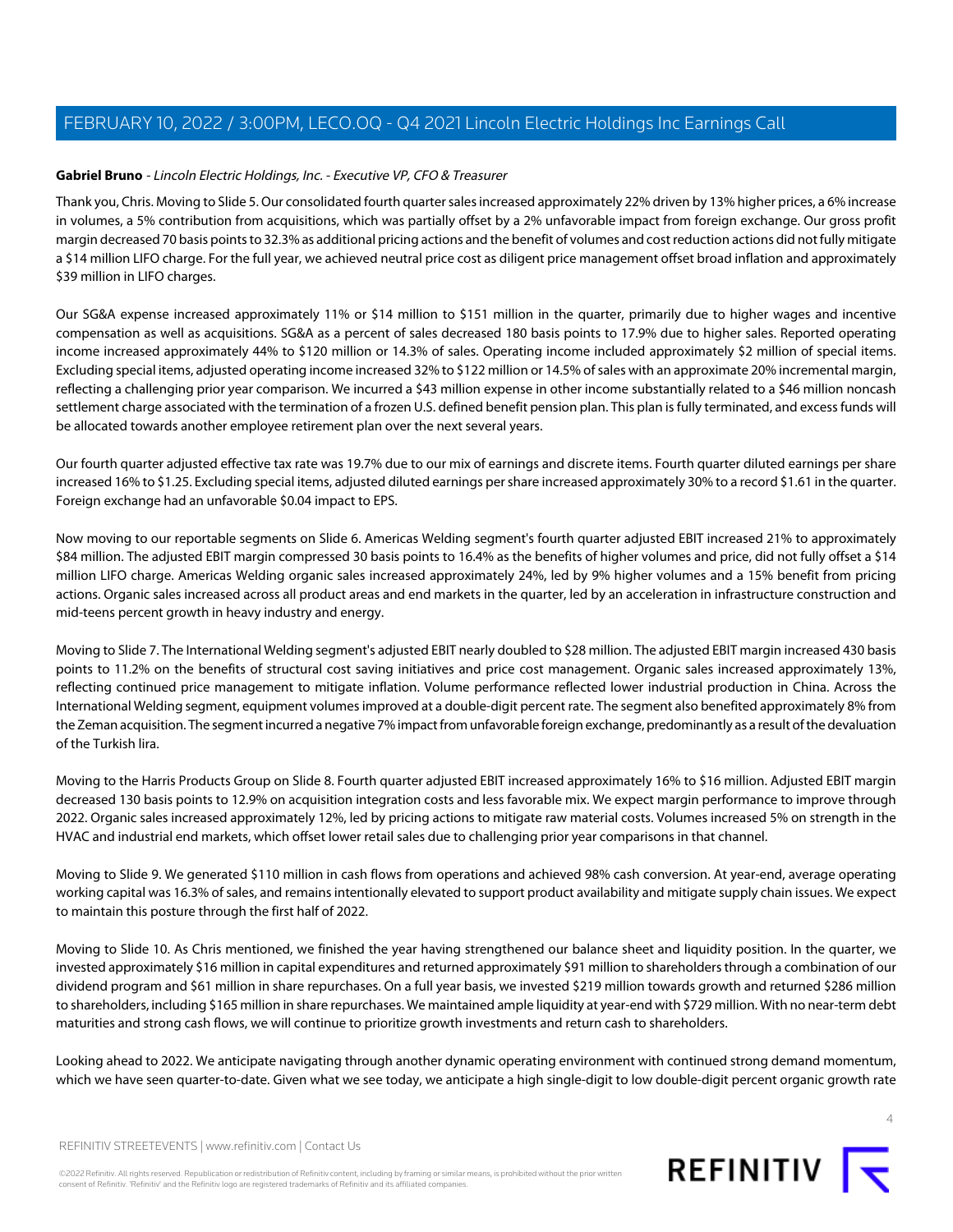in 2022. Our organic growth assumption does not include incremental pricing actions, and we expect a price tailwind in 2022, which will be higher in the first half as prior pricing actions anniversary. We will continue to target a neutral price cost position for full year 2022.

Our revenue assumptions are centered on organic sales as we expect the approximate \$50 million of incremental sales from acquisitions to be offset by unfavorable foreign exchange at current rates. In this environment, we are expecting a low to mid-20% incremental operating income margin for the full year as organic sales growth, lower LIFO charges and incremental structural cost savings will offset inflation and higher employee costs.

The full year 2022 effective tax rate is expected to be in the low 20% range. We anticipate continued strong cash flow generation from sales and from improved working capital in the second half of the year. We are planning to invest \$70 million to \$80 million in capital expenditures in 2022 on growth and efficiency-oriented projects, which suggests an approximate 90% cash conversion rate for the full year. So while operating conditions are not ideal, we will continue to effectively navigate and manage the business through this part of the cycle and focus on serving our customers, operating safely and investing in our long-term strategic initiatives while driving improved sales, profitability and earnings throughout the year.

And now, I'd like to turn the call back over to Chris to discuss our 2025 Higher Standard Strategy.

## **Christopher L. Mapes** - Lincoln Electric Holdings, Inc. - Chairman, President & CEO

Thanks, Gabe. Yes, 2021 was really just an exceptional year for the company. I'm really proud of all of our employees. And given our team's execution of our strategic initiatives and the solid demand momentum we see across our end markets, we've revisited our 2025 Higher Standard Strategy financial targets and have adjusted them up to reflect the superior value we believe we can generate through 2025.

As you can see on Slide 12, on the left side, our key focus areas have not changed. We are pivoting to higher levels of growth. Our strong product development pipeline, industry-leading position in automation, bold investments in new technologies like additive and a solid balance sheet to fund our active M&A program position us well for higher performance.

We now expect our top line reported sales growth rate from 2020 to 2025 to be in the high single-digit to low double-digit percentage range. We remain focused on richening the mix of our business, advancing operational excellence through continuous improvement projects, including initiatives that progress our safety and environmental 2025 goals and leveraging our Lincoln business system, which aligns the organization and generates greater efficiencies through standardized best practice tools and processes. We expect these initiatives, combined with volume growth, will increase our average operating income margin by over 200 basis points versus the last cycle, which was in the mid-13% range.

We are now targeting to achieve an average 16% operating income margin between 2020 and 2025. We've also provided adjusted EBIT margin ranges for our reportable segments, including a new target range for our International Welding segment of 12% to 14%, depending on where we are in the cycle. This improved performance is expected to yield a high teens to low 20% EPS growth rate from 2020 to 2025.

We will continue to maintain our top quartile ROIC and top decile working capital performance with the ROIC range positioned to accommodate additional M&A. We expect strong cash flow generation and remain committed to our balance sheet capital allocation strategy by pursuing growth investments, while returning cash to shareholders through our dividend program and opportunistically repurchasing shares above our maintenance buyback level.

I am confident that our team will successfully execute our Higher Standard 2025 strategic (sic) [Higher Standard 2025 Strategy] plan. The investments we've made in the business and the strength of our balance sheet position us well to deliver on our higher sales, profitability and earnings goals, generating superior value for all of our stakeholders.

And now I'd like to turn the call over for questions.

REFINITIV STREETEVENTS | [www.refinitiv.com](https://www.refinitiv.com/) | [Contact Us](https://www.refinitiv.com/en/contact-us)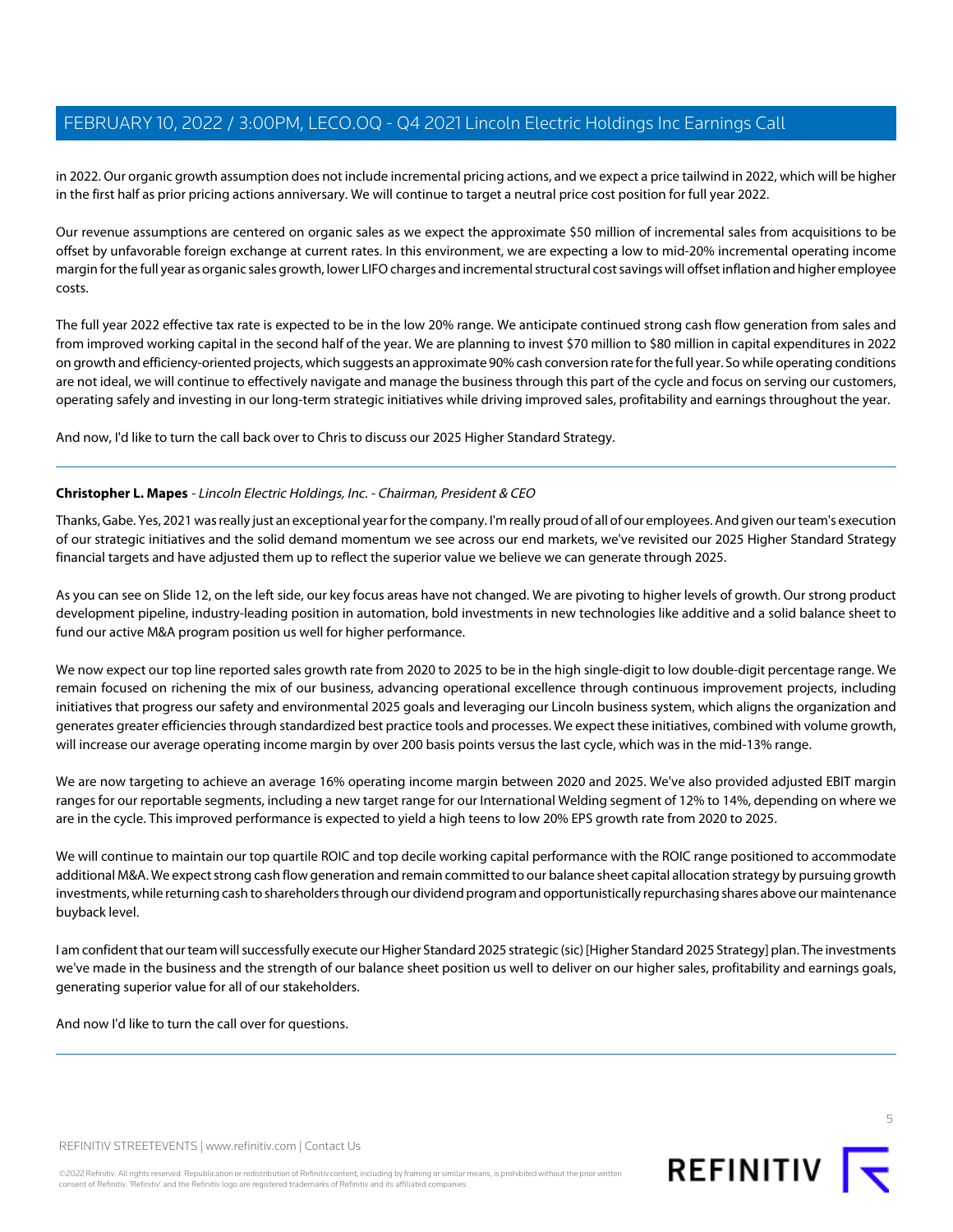## **QUESTIONS AND ANSWERS**

## **Operator**

(Operator Instructions)

<span id="page-5-0"></span>Our first question comes from Bryan Blair with Oppenheimer.

## **Bryan Francis Blair** - Oppenheimer & Co. Inc., Research Division - Director & Senior Analyst

So frame Lincoln's positioning and demand momentum entering 2022 a bit more. How much higher are backlog levels relative to 2018, '19 timeframe? And how are orders trending to start the year?

## **Gabriel Bruno** - Lincoln Electric Holdings, Inc. - Executive VP, CFO & Treasurer

So Bryan, just to give you a sense, as you saw, we've got strong momentum as we ended the fourth quarter that continues into this first part of the year. Backlogs are very strong, primarily in the equipment and automation side of our business. So we're pretty confident in the demand profile within our business.

## **Bryan Francis Blair** - Oppenheimer & Co. Inc., Research Division - Director & Senior Analyst

Okay. Understood. To level set on the 2022 sales guide, what are you contemplating for volume versus price contribution to the high single to low double-digit organic growth?

## **Christopher L. Mapes** - Lincoln Electric Holdings, Inc. - Chairman, President & CEO

When we participate in 2021, we ended up at about half volume and half price as it relates to the performance of the company. And I certainly think that as we're moving into '22 we'll probably have more price in the first half of the year than the back half of the year, really driven by two reasons, Bryan. The first is, obviously, some of that price is going to continue to anniversary as you're working through the year. But the second comment I would make is look at the accelerating costs that we covered in the fourth quarter, and you see a portion of that in that LIFO charge. So obviously, the actions that we had to take to cover those increased costs, you're going to see a larger portion of that in the first half of the year than the back half of the year. But we're confident in our thought process on the organics and the way we're thinking about 2022.

And probably, while I've still got you on the call that because the -- I think that earlier question you asked about the confidence and the demand profile is just critical. When you take where we're at from a backlog perspective and where we're seeing our industry segments and the favorable trending with energy turning in the back half of '21 and the fact that we continued to target closer towards our 2019 volume levels, which we're still under at Lincoln Electric, I think it sets us up very well for very strong volumes as we're moving through the year.

## **Bryan Francis Blair** - Oppenheimer & Co. Inc., Research Division - Director & Senior Analyst

That's very helpful color. And thinking a little more medium term, it would be great to hear any updated perspectives on infrastructure spending and related catalysts over the coming years? We know direct exposure nets to 15-plus percent of your sales. I'm actually more curious about indirect catalysts and in with the simple logic that plan spending is pretty steel-intensive. So perhaps there will be broader tailwinds across Americas Welding and in parts of HPG?

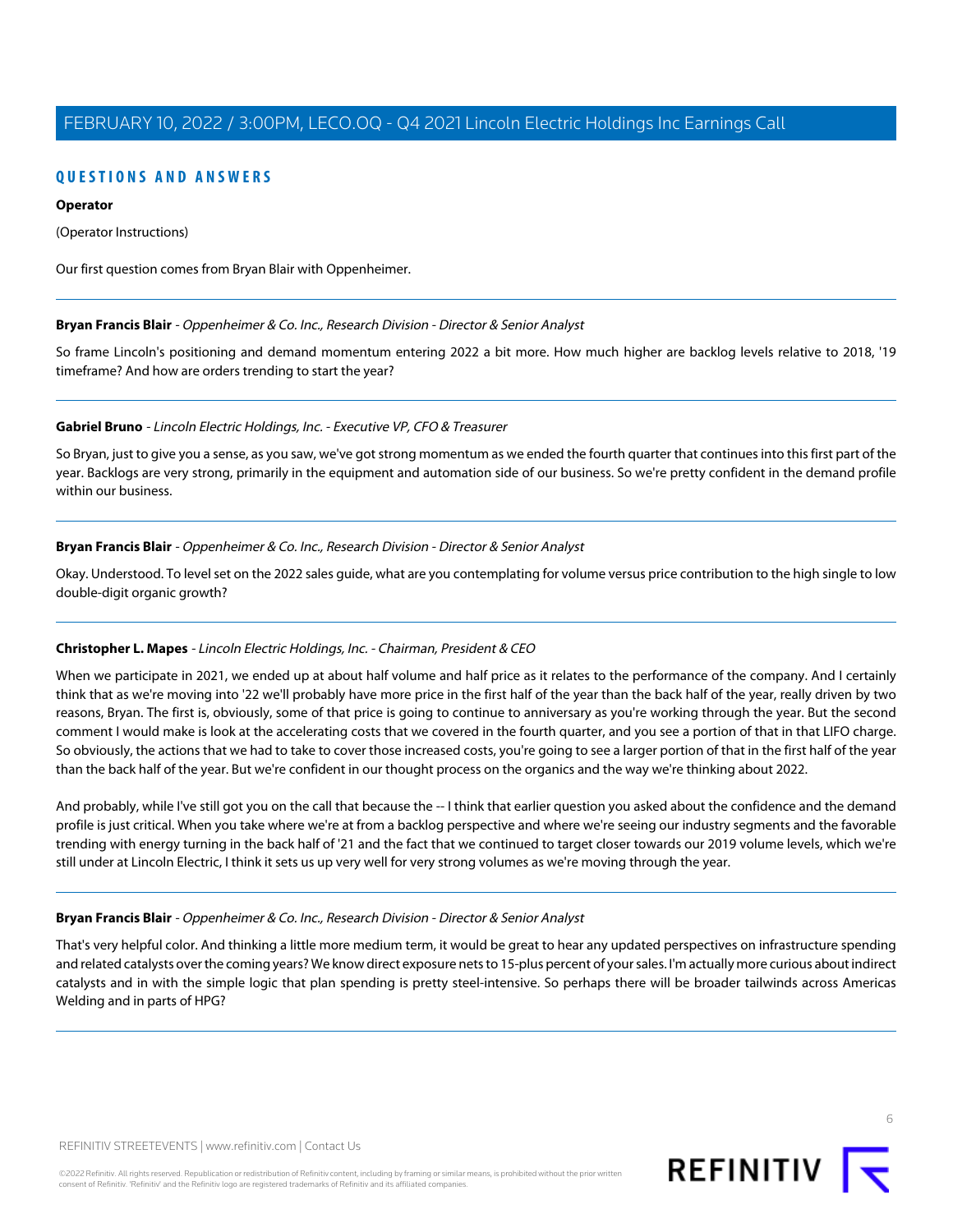## **Christopher L. Mapes** - Lincoln Electric Holdings, Inc. - Chairman, President & CEO

Yes. Look, it's very logical that we would see that move through the subsegments and certainly a lot of the general industries type businesses that we participate with. I mean, it's not hard to draw that analogy. If we're seeing more infrastructure and a portion of that infrastructure is going into the commercial side of the business, you've seen Lincoln Electric strength in that segment that's driven from our solutions as well as that demand. But that trickles through those industries. That leads to the plumbing applications that require utilization of the Harris solutions and Harris products that goes into the general fabrication markets.

So I agree with you. I think that seeing demand in those segments is a broader positive momentum for many of the customers and areas that Lincoln Electric serves today. I would also tell you that we continue to see just an enormous amount of activity in our automation businesses, which gives me confidence that you're seeing manufacturers in the U.S. market continue to want to dedicate capital to improving performance and profitability within their businesses. So our automation business improved in '21 over '20. I'm expecting very solid improvement in that business in '22. And again, I think it's a catalyst to the broader continuing positive industrial cycle we see here in North America.

## **Operator**

<span id="page-6-0"></span>Our next question comes from Chris Dankert with Loop Capital.

## **Christopher M. Dankert** - Loop Capital Markets LLC, Research Division - SVP

Sorry, I had a bit of a connection issue. I guess, to kind of follow-up on that last comment you made about kind of the expectation for solid automation improvement. I guess, any further color on kind of what that contribution could be in '22 to growth? When do we get back to 2018 levels or is that a little bit too optimistic at this point in the cycle?

## **Christopher L. Mapes** - Lincoln Electric Holdings, Inc. - Chairman, President & CEO

Yes. Look, I think that might be a little optimistic. And then the other challenge that I have in commenting on that Chris is that, as you've seen us continue to expand the solution offering that we have in our automation business and acquire companies into that portfolio like we did last year with the Austrian acquisition of Zeman. That portfolio is continuing to shape and grow. So I would tell you that when I think about that business, that business is still a business that we should be growing much faster than our core. We talk about it being 2x our core, I want to see that business get into solid double-digit margins for us in 2022 to get closer to where we're trying to drive that target. But we're well positioned in that space, and we had very strong momentum exiting '21 moving into '22.

## **Christopher M. Dankert** - Loop Capital Markets LLC, Research Division - SVP

Got it. That's very helpful. And then I guess on the updated kind of international margin target. Obviously, a very impressive level, not that we've seen even in the past decade. I guess, is getting to that new target in international, mostly about volume and kind of leveraging SG&A here or kind of what really helps you hit those new profitability goals in International specifically?

## **Christopher L. Mapes** - Lincoln Electric Holdings, Inc. - Chairman, President & CEO

Well, look, our team has just done an amazing job in international to get to this first step. And we've always talked about it being a first step to get to double-digit margins. But there's no question when I think about that business, us continuing to drive our solutions into that region and further penetrating those segments that we have relationships within other areas of the world, which is volume driven is going to be a catalyst for us to reach those margin targets.



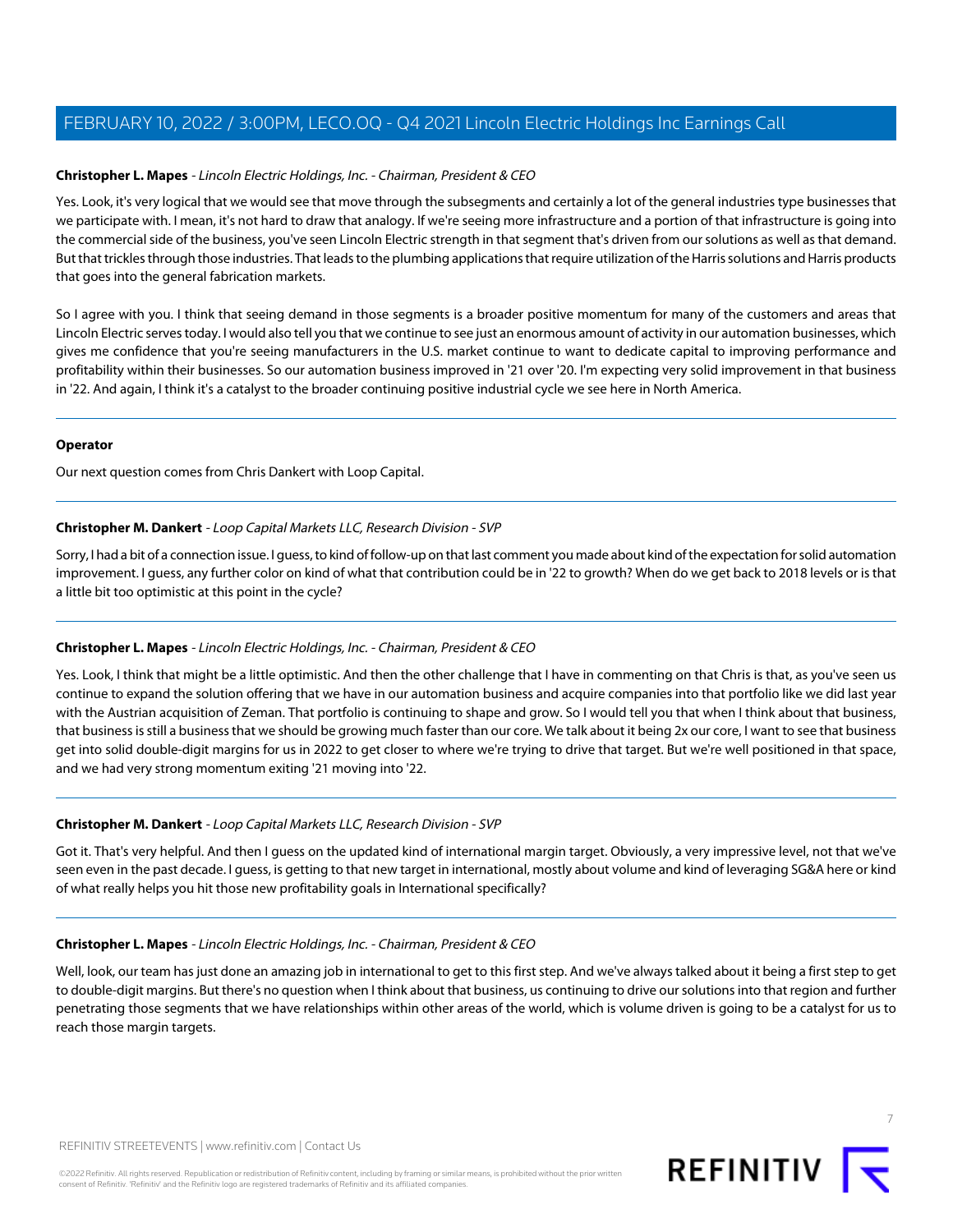I'll also tell you the team there is still working on process performance opportunities that we have in the business where we think we can build an even better business just from a process perspective. Catalysts of those two, the volume, continued process improvements, we've got great confidence we'll make this next step-change in the business from an operating performance perspective.

## **Christopher M. Dankert** - Loop Capital Markets LLC, Research Division - SVP

Understood. And really, again, congrats to the whole team on a really strong '21.

## **Christopher L. Mapes** - Lincoln Electric Holdings, Inc. - Chairman, President & CEO

Thank you.

## **Gabriel Bruno** - Lincoln Electric Holdings, Inc. - Executive VP, CFO & Treasurer

Thanks, Chris.

## **Operator**

<span id="page-7-0"></span>Our next question comes from Mig Dobre with Baird.

## **Mircea Dobre** - Robert W. Baird & Co. Incorporated, Research Division - Senior Research Analyst

This question for Gabe. I heard that apparently there were \$39 million worth the LIFO charges in '21. And I'm kind of curious, Gabe, as you're compensating '22 here in the operating plan. What sort of headwind from LIFO is baked into your assumptions? And if we continue to see lower steel prices, which we're body starting to see that, I'm curious as to what happens in the back half of the year, right? Does this sort of refer to the -- to where you're actually going to start seeing some LIFO benefit? Do you kind of become price cost positive? How do you think about that?

## **Gabriel Bruno** - Lincoln Electric Holdings, Inc. - Executive VP, CFO & Treasurer

Yes. So not to give a lesson in LIFO, but just remember that LIFO is always anchored on the end of the year inventory position. And so we did see an acceleration in the fourth quarter on material costs. And with that price actions, and that's what -- that's how we ended with the price cost neutral. At the beginning of the year, we're projecting out based on what the current cost that we see within our business. So that's why I wanted to anchor our conversations around incremental margins. a lot of inflationary pressures.

We're anchored on a very disciplined price/cost neutral. We'll have some inflationary pressures on wages and other costs and we've got actions that are offsetting that. So I want to move our conversation towards more of a traditional view of incremental margins in the low to mid-20s because I think that's important. And that's on top of the step change that we made on the international side and the margin profile of our business. So we'll monitor, as you know, LIFO progressed throughout the year, but that's all baked into that incremental margin expectation.

## **Mircea Dobre** - Robert W. Baird & Co. Incorporated, Research Division - Senior Research Analyst

Well, right. And I appreciate what you're saying here. But obviously, you have to make some assumptions right now vis-a-vis your input cost, right? And I'm sort of curious as to sort of how you're going about that. Are you using current sort of spot prices or are you having some sort of a forward outlook here baked into this guidance as well? Sorry to press you on this. I'm just trying to understand.

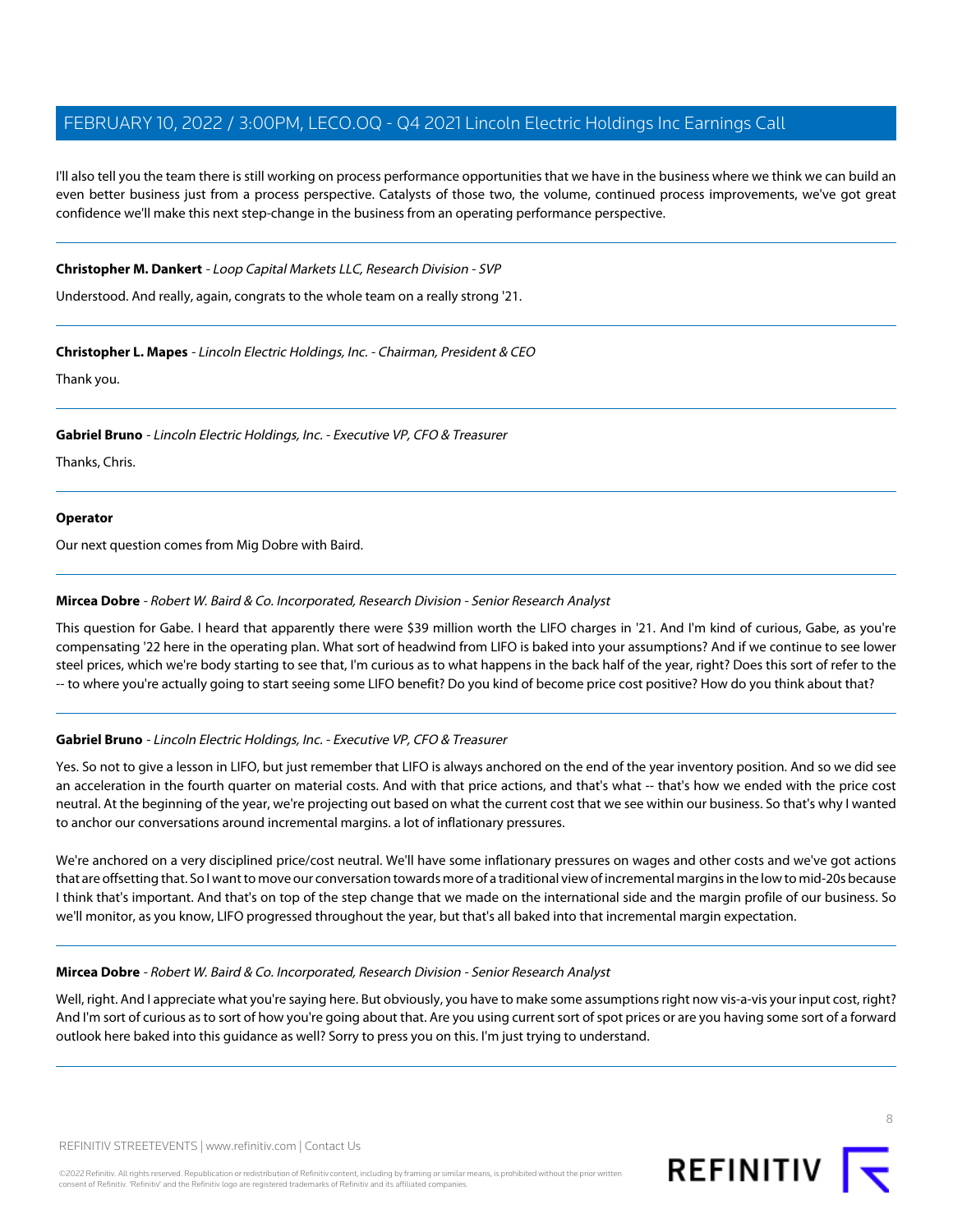## **Gabriel Bruno** - Lincoln Electric Holdings, Inc. - Executive VP, CFO & Treasurer

No, that's okay. That's a fair question. It's all based on what we currently see. Our assumptions for organic growth for the year. It's all based on pricing actions taken to date and it's all the profile of what we see in our business now. I don't project that where material costs will be at the end of the year or whatever pricing actions we'll take into play to respond to that. But it is all based on a full view of what we see today in our business.

## **Christopher L. Mapes** - Lincoln Electric Holdings, Inc. - Chairman, President & CEO

Mig, this is Chris. It's interesting when we were discussing the performance of the company at the end of the Q3 results, we were talking about what our expectations were for LIFO and input costs. And quite frankly, our input costs continued to accelerate through the fourth quarter, and that's why you see that LIFO charge that was much greater than what we had expected in the fourth quarter.

So I think part of that discussion and the dynamic that Lincoln is managing. And I would say that I believe strongly, Lincoln's managed very well certainly in 2021 and confidence that we'll continue to be able to imagine in '22 is the dynamics around those material costs because I'm like you read that there's potentially some discussions around some steel products that might be beginning to mitigate from a cost perspective. We're just not seeing that in our business.

The products that we're buying as it shows from the LIFO charges that we had to take in the fourth quarter, we're still accelerating. So it is dynamic quite frankly, it could move materially throughout the year, but we just don't have the visibility to be able to provide you much more guidance on that at this point in 2022.

## **Mircea Dobre** - Robert W. Baird & Co. Incorporated, Research Division - Senior Research Analyst

Totally fair, and I understand if you'll humor me for one more. Curious as to how you think about the international business here in terms of volume growth potential for '22? You talked about Asia being a little bit softer. How do you think that kind of plays out? And should we kind of think about this segment maybe having negative volume for the full year if China weakness continues?

## **Christopher L. Mapes** - Lincoln Electric Holdings, Inc. - Chairman, President & CEO

Yes. Well, I'll tell you, Mig, our volume ex-China in the International business was actually very solid in the fourth quarter. So it had volume growth associated with it. I expect that business is going to continue to show very solid volume growth. So at this point in time, the real question as it relates to the entire segment is how quickly will we see things maybe improve in China.

China had a host of variables that were impacting it, everything from some supply chain challenges as well as supply chain challenges for customers, some COVID lockdowns prior to the Olympics as well as the operation of the Olympics within China. So we're certainly not thinking those will permeate through the year. That will really be the variable, but I will tell you, I fully expect there to be volume growth inside our European portions of the international business in 2022.

## <span id="page-8-0"></span>**Operator**

Our next question comes from Steve Barger with KeyBanc Capital Markets.

## **Robert Stephen Barger** - KeyBanc Capital Markets Inc., Research Division - MD & Equity Research Analyst

I'm just going to follow-up on that last call and maybe -- or the question in a slightly different way. Just relative to that outlook for high single to low double-digit organic growth, can you talk about those assumptions, to include automation, maybe just rank the -- how you see growth across the portfolio?

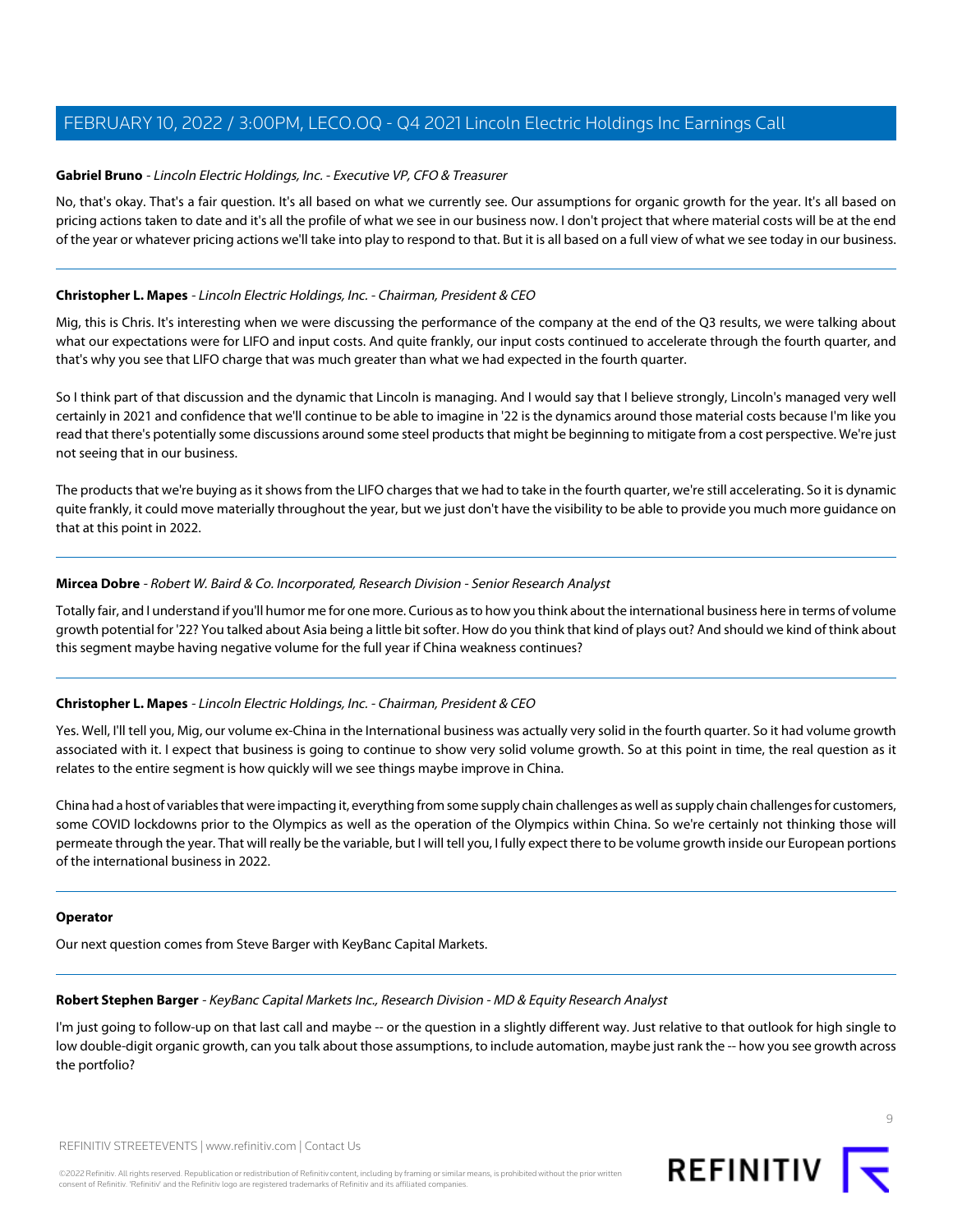## **Gabriel Bruno** - Lincoln Electric Holdings, Inc. - Executive VP, CFO & Treasurer

Yes. So Steve, I would -- you mentioned automation. I would expect our -- considering our backlog and demand patterns that automation would be strong. we talked about double-digit type growth volumes for automation. So we continue to expect strength there. the equipment part of our business also to remain robust. And then as the factories of manufacturing generally accelerate, we should see similar consumable demand accelerates. But I would put it in that order, automation, equipment, consumables.

## **Christopher L. Mapes** - Lincoln Electric Holdings, Inc. - Chairman, President & CEO

Yes. And Steve, you know our business well. I mean, think about it. Most of our backlog is quite frankly, in automation and in our equipment solutions, we have a mid- to high 90s percent on-time delivery ratio that we're achieving in our consumable products. We may not like the input costs that we're having to move to the marketplace. But we're serving those customers very, very well. So we've got that backlog there. Again, most of that backlog sitting in automation and equipment solutions, and I completely agree with Gabe. I believe that automation should be a real growth catalyst and our fastest grower as it relates to the portfolio in '22.

## **Robert Stephen Barger** - KeyBanc Capital Markets Inc., Research Division - MD & Equity Research Analyst

Right. And all of that comes out of North America, right?

## **Christopher L. Mapes** - Lincoln Electric Holdings, Inc. - Chairman, President & CEO

A good bit of that portion. Yes, a good bit of that. But we track our backlogs on a global basis.

## **Robert Stephen Barger** - KeyBanc Capital Markets Inc., Research Division - MD & Equity Research Analyst

Okay. And Chris, you said pricing is probably stronger in the first half, which makes sense given the comps. Do you think you can see double-digit growth each quarter as the year progresses, or does that moderate into the back half just given those strong pricing comps and the strong activity in the back half of '21?

## **Christopher L. Mapes** - Lincoln Electric Holdings, Inc. - Chairman, President & CEO

Yes, that's a really good question, Steve. I still would expect that we should. But at the end of the day, I think that we know that pricing is going to be stronger in the first half. And look, the achievement of that is critically important, which we've, I think, shown a great ability to manage that through the cycle. But I also want to continue to see that underlying volume growth inside the business. We've got a large demand for our solutions, and I want to make sure we're continuing to see volume growth inside the portfolio. But I'm confident in the business. I'm confident in our positioning. And quite frankly, I think we should see a very strong volume year for Lincoln Electric.

## **Gabriel Bruno** - Lincoln Electric Holdings, Inc. - Executive VP, CFO & Treasurer

And Steve, maybe just to add, just keep in mind that in our assumptions, we did not incorporate any additional pricing actions, right?

## **Operator**

Our next question comes from Nathan Jones with Stifel.

REFINITIV STREETEVENTS | [www.refinitiv.com](https://www.refinitiv.com/) | [Contact Us](https://www.refinitiv.com/en/contact-us)

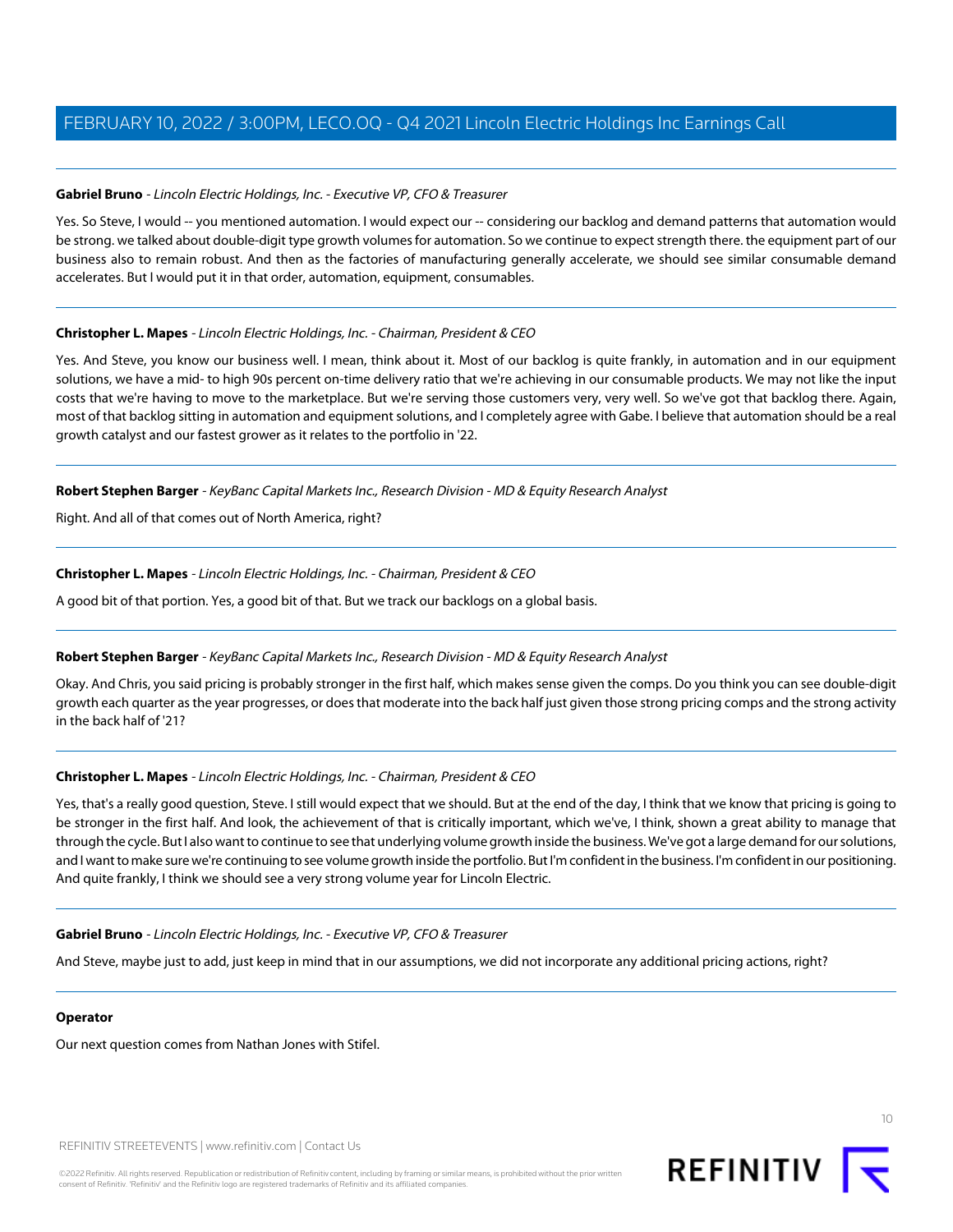## <span id="page-10-0"></span>**Nathan Hardie Jones** - Stifel, Nicolaus & Company, Incorporated, Research Division - Analyst

I wanted to ask a question on the electronics side. I know you guys make a layer on board, let your own -- and put together a lot of your electronics component. Do you think that's giving you an advantage at this point, or is the bottleneck there of supply of those components to construct those boards still completely impacting you?

## **Christopher L. Mapes** - Lincoln Electric Holdings, Inc. - Chairman, President & CEO

Yes. Nathan, look, it's a great question. I would tell you, it's provided Lincoln Electric with a competitive advantage for quite some time. And the reason it provides us a competitive advantage is that by us being able to have controls of those processes, which we made that investment here in Cleveland. I know since I've been here with the company probably now maybe 8, 9 years ago, we made those investments so that we could control the product development and the innovation associated with power electronics and the utilization of the boards. It gives us better visibility into the supply chain side of those components.

So today, if you were someone who was in our industry and you were just buying boards from a third party, you probably don't have visibility back into that component supply. We have that visibility. So that visibility provided us the opportunity to see where some of those weaknesses were. And then we've talked often about in the cycle using our balance sheet to protect our business and serve customers. place customers first.

So we've gone out very early and made sure that we've got an allocation and purchase the components that we know we need for our business. So that vertical integration in that area has served us well and has been another catalyst in assisting us in mitigating some of the impacts we would have otherwise had in supply in our equipment portfolio.

## **Nathan Hardie Jones** - Stifel, Nicolaus & Company, Incorporated, Research Division - Analyst

And I wanted to ask a follow-up on the automation margins. I think you said looking to get those into double digits this year. I think the automation business is very high value add. Can you talk about the reasons that business is below corporate average? Is that just because there's a large amount of pass-through costs in the robot where you think those margins can get to over the long term?

## **Christopher L. Mapes** - Lincoln Electric Holdings, Inc. - Chairman, President & CEO

Yes. Our expectation is that we'll get those margins to our corporate average. So we had some challenges within that business a couple of years ago. We made some changes. We put in some process improvements, and we've been driving volume and making improvements in that portion of the portfolio. I will tell you that depending on the tail of the automation project, there's times when you may have input costs that are rising during that window that are difficult for you to be able to recapture. But that's all a point in time type of a challenge that our teams are managing through.

We will -- we have been saying that those were migrating towards high single-digit. We expect those to be at or above double-digit operating margins, and we think about the company in '22. And our expectation will be to continue to make those improvements so that it is at our corporate average over the longer term.

## **Operator**

(Operator Instructions)

Our next question comes from Dillon Cumming with Morgan Stanley.



©2022 Refinitiv. All rights reserved. Republication or redistribution of Refinitiv content, including by framing or similar means, is prohibited without the prior written consent of Refinitiv. 'Refinitiv' and the Refinitiv logo are registered trademarks of Refinitiv and its affiliated companies.

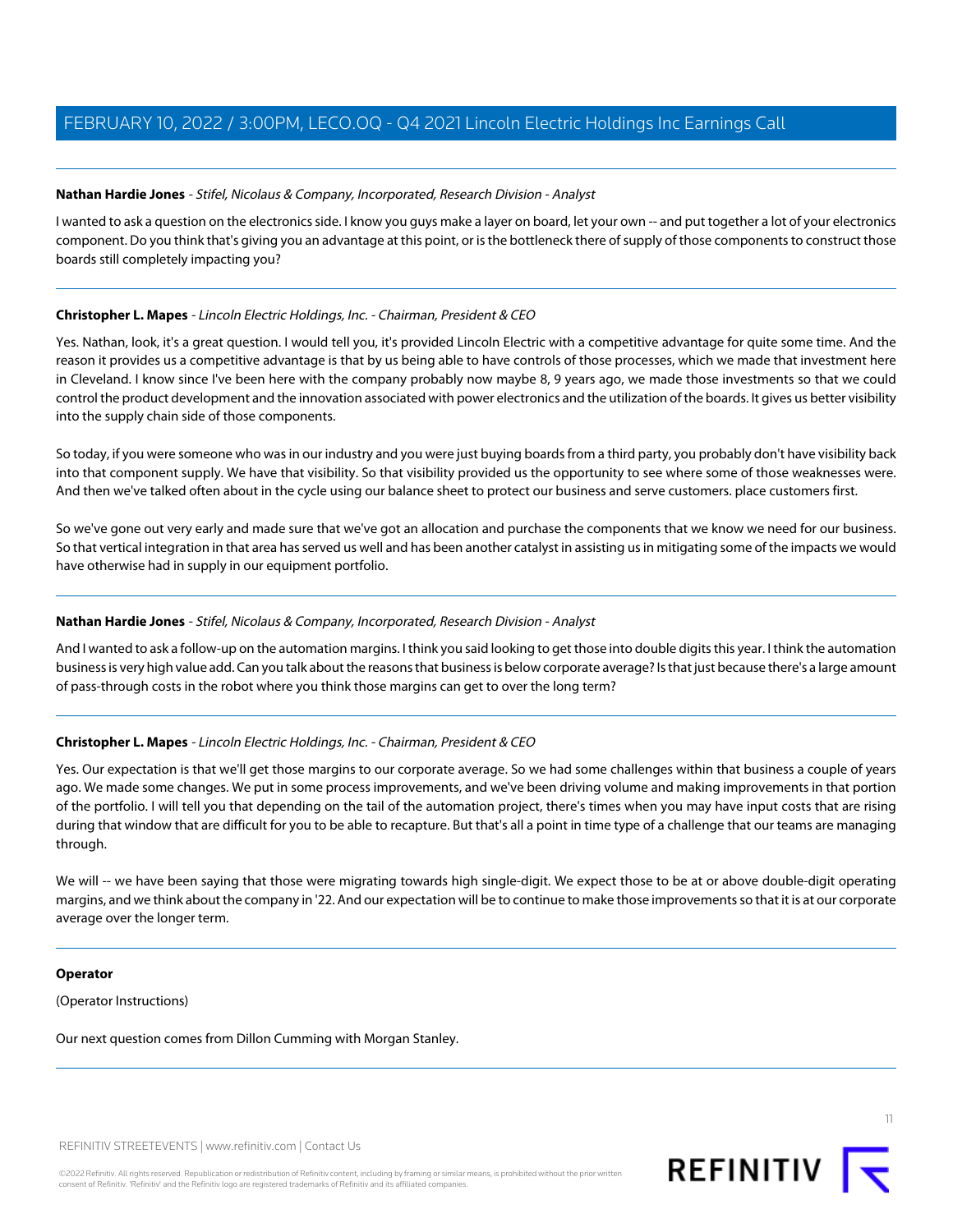## <span id="page-11-0"></span>**Dillon Gerard Cumming** - Morgan Stanley, Research Division - Research Associate

Just to go back to your prepared remarks real quick. You guys called out reshoring, which is something we've been talking about I think qualitatively really since the start of COVID. But have those conversations really started to kind of crystallize for you here over the past few months and you're kind of expecting some actual tangible product activity over the next year? And I guess, kind of look related to that, is the greatest opportunity from reshoring for you guys still on the automation side or would you expect actually a broader uplift across your broader business?

## **Christopher L. Mapes** - Lincoln Electric Holdings, Inc. - Chairman, President & CEO

Yes, that's a great question, Dillon. It's sometimes difficult for us to give you a data point associated with that, but I can share with you the context that we're having with our teams. And our automation teams are telling us that they're having a lot of conversations and some quoting activity with large firms that are talking about investing in automation to protect their supply chains, investing in automation to be able to enhance their ability to serve their demand needs or maybe they're seeing demand in the marketplace and they didn't have the capacities available. So they're expanding those capacities and are choosing to expand those capacities closer to the local demand markets. We're certainly seeing that in our Automation business.

And then the second piece does come down to reshoring but really gets lost inside of productivity. And what I mean by that is many of our customers are working with Lincoln Electric to drive higher productivity inside their manufacturing facilities to increase capacities to minimize some of the capacity requirements they might have in other areas of the world. And we're seeing a lot of that activity with our equipment solutions or our equipment and consumable solutions that we'd be providing into specific segments.

So it does trickle into many areas of our business. but I'm confident that we've had more reshoring discussions with our customers over the last 6, 12 months than we had prior.

## **Dillon Gerard Cumming** - Morgan Stanley, Research Division - Research Associate

Okay. Great. That's helpful color, Chris. And then maybe not significant in the quarter too much, just given that margins were down year-over-year in the Americas. I mean, you guys obviously have the LIFO charge in there, but to what extent was that also kind of a reflection of things like absenteeism premium freight and maybe some general manufacturing efficiencies. I would just be curious how much of those factors impacted the quarter? And if you guys can comment on January, even if it was kind of like on a (inaudible) something to what extent that is kind of spilling over into the first quarter as well?

## **Christopher L. Mapes** - Lincoln Electric Holdings, Inc. - Chairman, President & CEO

Yes. First of all, I'll tell you, January has had a solid start -- saw a solid start to the business. Even though in certain markets, obviously, you still have a host of the issues that were a headwind for us in Q4. I mean challenges associated with Asia PAC and certainly here in the U.S. market, I think that there was some softness that was early in January when people were dealing, our customers were dealing with some of the Omicron challenges.

But I will tell you, Lincoln Electric's had a solid start. As it relates to the operating margins in the Americas business, I got to tell you, being able to manage through the challenges of Q4 and the additional input costs that we had to cover through the LIFO charges when you do your quick math and look at mitigating those LIFO charges and see what the margins were in that portfolio, you'll be very impressed.

So I'm very happy with the performance of our Americas business, and that business is still not at 2019 volume levels. And as I expect, we continue to make improvements in that business and see the volume come through the portfolio, we'll continue to get the leverage off of that and expand that margin profile.

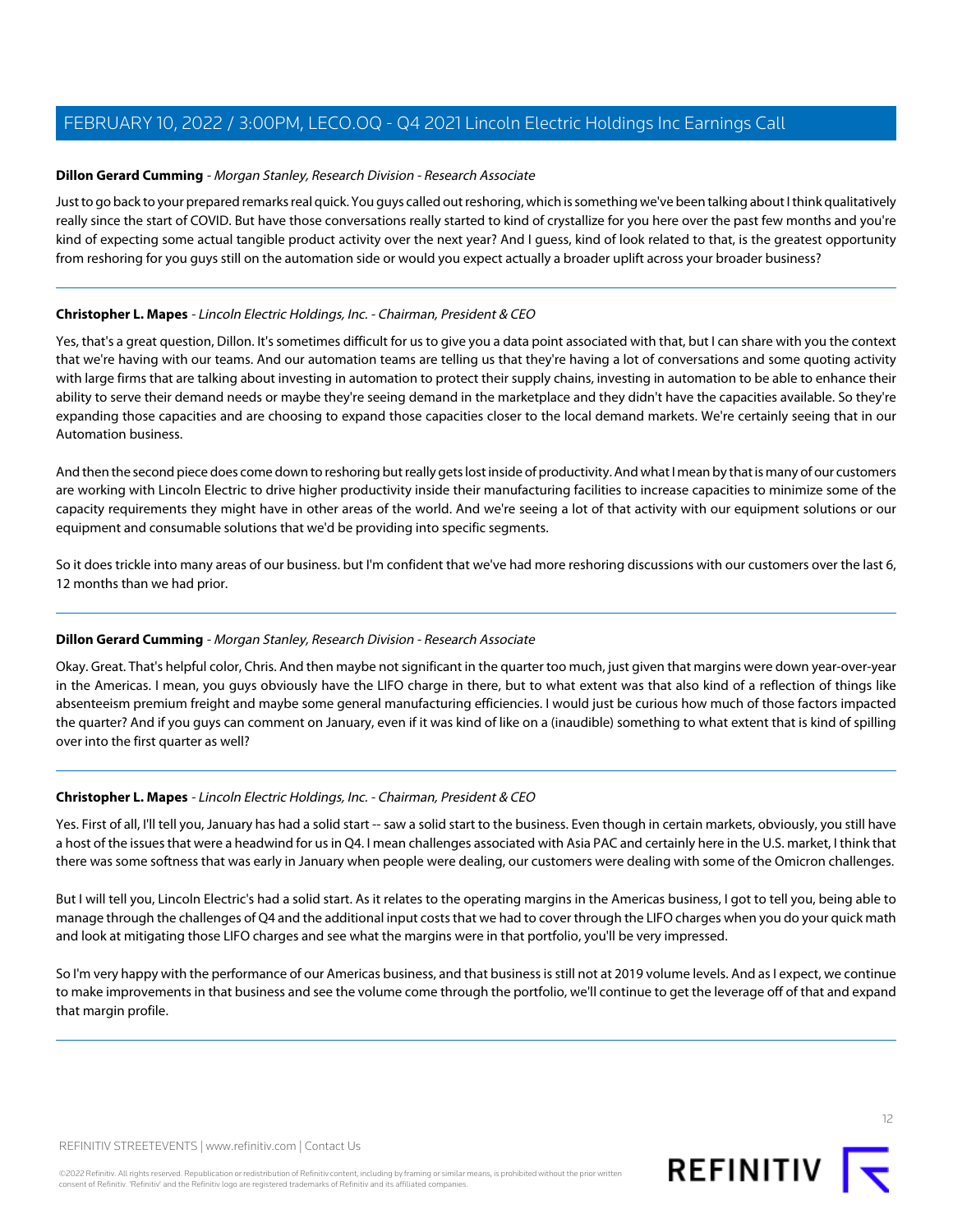## **Operator**

Our next question comes from Walter Liptak with Seaport Research.

## <span id="page-12-0"></span>**Walter Scott Liptak** - Seaport Research Partners - MD & Senior Industrials Analyst

I wanted to do a follow-on on the automation and just a question about how big is automation in revenue now.

## **Christopher L. Mapes** - Lincoln Electric Holdings, Inc. - Chairman, President & CEO

Yes. Well, our automation businesses in the aggregate are at a run rate of around \$500 million globally.

## **Walter Scott Liptak** - Seaport Research Partners - MD & Senior Industrials Analyst

Okay. Great. And the order activity backlog sounds like they're picking up. But I wonder which sectors are you seeing that in or is it across the board? Any color there?

## **Christopher L. Mapes** - Lincoln Electric Holdings, Inc. - Chairman, President & CEO

We're seeing it across the board in a host of areas, and I've got very good visibility to that. We've got some internal tools where we can actually see on a daily and weekly basis where our quoting activities are coming in by segment and actually where we're seeing those quotes actually turn into orders for Lincoln Electric. We've seen some really nice order patterns in the electric vehicle marketplace and some individuals that are investing or retrofitting for that particular area. Real strength in the appliance marketplace with some of the solutions that we've been providing, some of our standard solutions have continued to gain traction.

So I would also tell you that the general industries marketplace continues to show good strength. And there's capital investment in Automotive outside of EV. So one of our goals has always been to make sure that we're penetrating these solutions across the industry segments that we participate in. we continue to show some really impressive wins in a multitude of those segments.

## **Walter Scott Liptak** - Seaport Research Partners - MD & Senior Industrials Analyst

Okay. All right. And then part of that is auto and within welding, I think there's auto. I wonder if you could comment -- I know it's just happening, but like the trucker thing in Canada, if you think that's going to have a negative impact on some demand levels in the first quarter?

## **Christopher L. Mapes** - Lincoln Electric Holdings, Inc. - Chairman, President & CEO

Yes. While we could talk about the trucker issue in Canada, we could talk about the Olympics, we could talk about whether there'd be another Omicron spike. I mean, look, those challenges are real and they exist. But at the end of the day, we've had a really solid start to January. I've got a lot of confidence in the business, and we're expecting to execute on our plans. So it's there. Could it raise to a level where it causes some concerns? Possibly, but we don't see those things raising to that level today, and we're going to manage and lead right through those challenges.

## **Walter Scott Liptak** - Seaport Research Partners - MD & Senior Industrials Analyst

Okay. Great. And then maybe just a last one. Congratulations on the higher standard strategy and some of the goals out there. I wanted to understand a little bit more about the International margins that you're looking for. And I think you went into this a little bit, but I just missed it. But what do you have to do to get to the 12% to 14%? Is there more structuring or is it block and tackling at this point to get to 12 to 14?

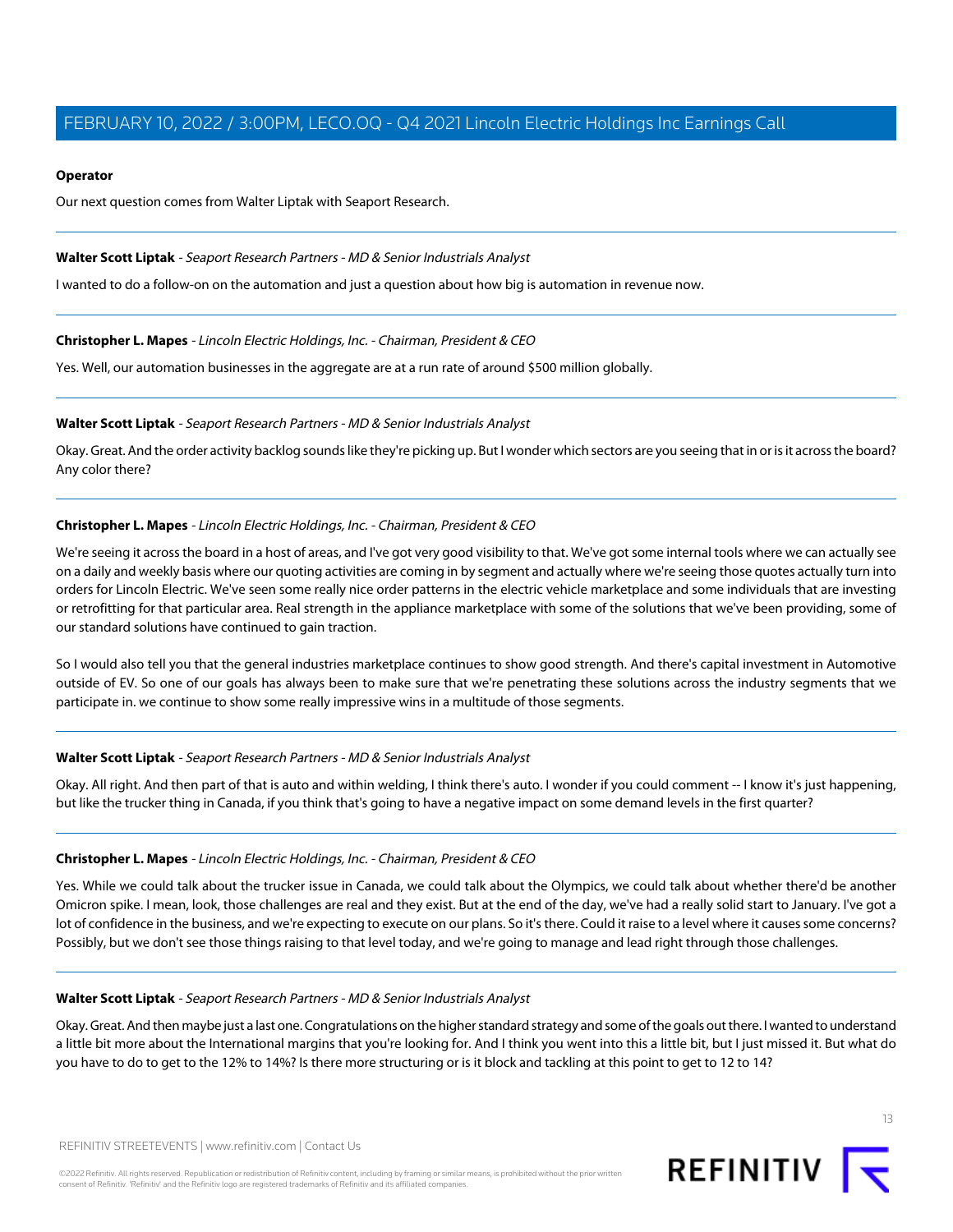## **Christopher L. Mapes** - Lincoln Electric Holdings, Inc. - Chairman, President & CEO

Yes, there's really two points to that. And Walt really, the first piece is we do need to have volume in the business. We've made a lot of improvements in our asset base there and investments in our processes, both with capital investments and people investments in systems, and we moved the volume through there, we're going to see that operating leverage. So clearly, I'm thinking about volume being the first. But I'll also tell you that the team there continues to work on a host of Lincoln Business Systems improvements in the business that will generate positive tailwinds for us in the business. So we're not through positioning that business for where we want it to be longer term. But I think it's really those two components but we need to see some of that volume, we'll get the operating leverage off that business.

And I'm -- I love what that team has been able to accomplish. And I would hope that the accomplishments that we've made historically with the Harris business, now with the International business, the improvements we're making in automation should give our stakeholders confidence in our ability to execute on our long-term higher standard strategy targets that we put out because that's the type of work and execution that we need to be able to do that. I certainly have great confidence in our ability to execute on that as we're moving forward.

## **Walter Scott Liptak** - Seaport Research Partners - MD & Senior Industrials Analyst

Okay. As I look at the 12% to 14% number, I mean, it's a good number, but I wonder why you guys went with 12% to 14% and not with something higher (inaudible).

## **Christopher L. Mapes** - Lincoln Electric Holdings, Inc. - Chairman, President & CEO

Yes. Well, I'll tell you -- no look, that's a very fair question. And -- but I would tell you that our methodology is that we need to make sure we're working with our teams around the world and that we can set targets that are achievable for them within a window where we can drive those programs. We can drive those initiatives. I mean I could have just as easily put on the slide for you today that we want to get them to the target over time because we do want to get them to the target over time. But we need to be able to provide our employees with a path to be able to achieve those targets, and that's why we set them up in phases. And that has worked very well for Lincoln Electric as we've made improvements to this portfolio over the last several years.

## **Operator**

Our final question comes from Steve Barger with KeyBanc Capital Markets.

## **Robert Stephen Barger** - KeyBanc Capital Markets Inc., Research Division - MD & Equity Research Analyst

Gabe, when you think about MerPay, normal inflation and whatever other cost inputs you have to SG&A, how much leverage do you expect to run on, say, 10% sales growth in 2022?

## **Gabriel Bruno** - Lincoln Electric Holdings, Inc. - Executive VP, CFO & Treasurer

I'd go back to those incremental margin assumptions there, Steve. So still within that low to mid-20s type view. We are going to see a little bit more higher inflation on the wage side. We expect that as you're tracking across the industrial base. But that's all baked into our assumptions.

## **Robert Stephen Barger** - KeyBanc Capital Markets Inc., Research Division - MD & Equity Research Analyst

Yes. I guess I was trying to get a sense for how you saw gross margin versus SG&A margin evolving through the year.



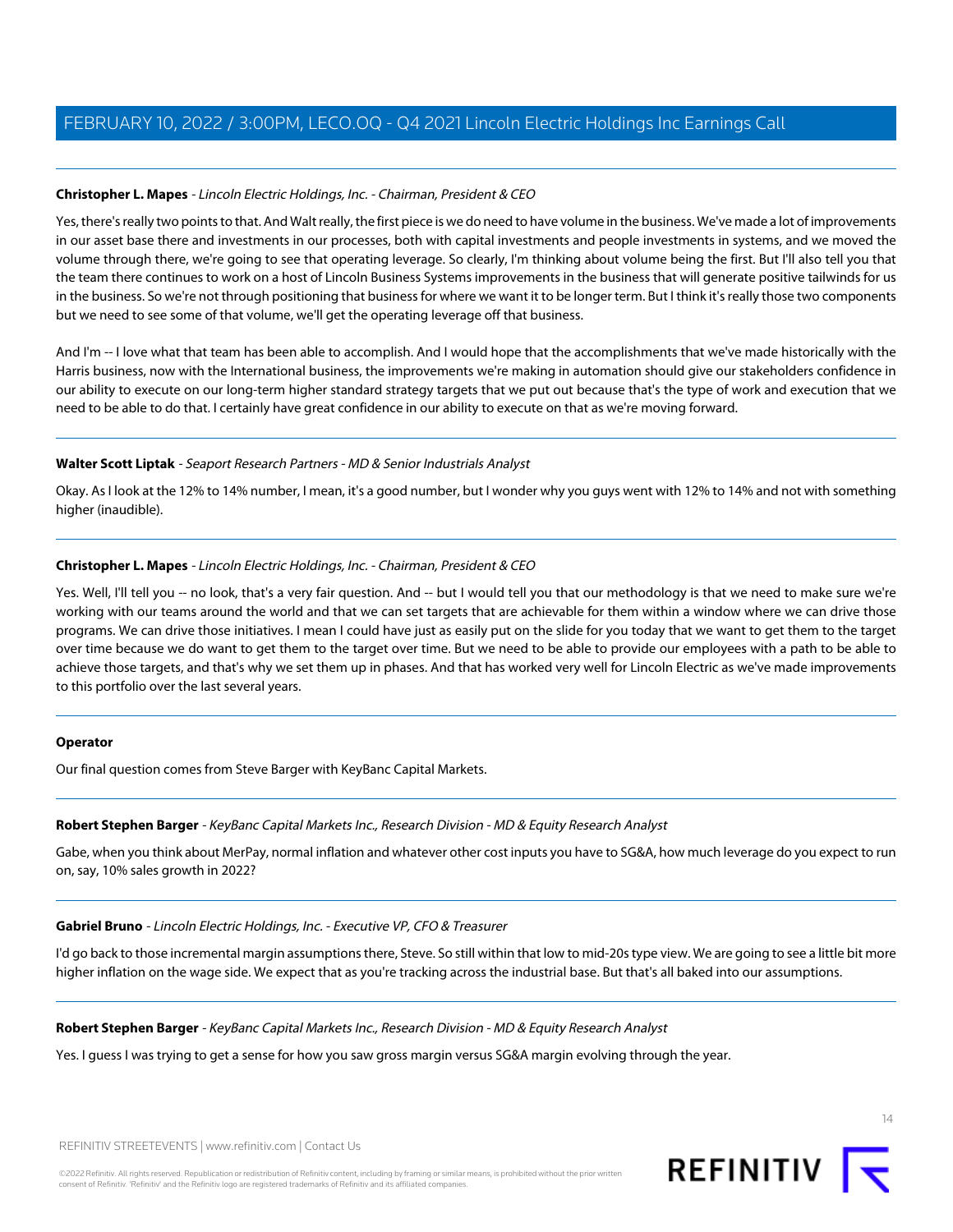## **Gabriel Bruno** - Lincoln Electric Holdings, Inc. - Executive VP, CFO & Treasurer

Yes. I mean, I'll give you one split on that is that we are very measured in introducing or restoring some level of discretionary spending, and we'll be very disciplined with that in alignment with real volumes. So we're very much on top of how we look at the mix of our cost drivers within our business.

## **Robert Stephen Barger** - KeyBanc Capital Markets Inc., Research Division - MD & Equity Research Analyst

Got you. And Chris, relative to the suite of the 70 or so many new products you introduced in '21, can you talk about growth rates for that cohort relative to legacy products or how that's played out in the past?

## **Christopher L. Mapes** - Lincoln Electric Holdings, Inc. - Chairman, President & CEO

Yes. Look, we would tell you that it depends a little bit on the solution and the segment that we're targeting. As you would expect, Steve, that some of the solutions might be going into a segment that has a longer time frame for us to be able to get that into the industry, get it into the large players in the industry and then start to see that growth.

And then quite frankly, some of our products in the commercial space, we may see an increase from a run rate perspective instantaneously because they get that on the shelves, it's going through the channel, it's there very quickly, and we see that step up very fast. So I always think about our business in that way and think that you know what, when we're driving those new products in the aggregate, we ought to be 100 to 150 basis points above where we're trending normally, but it is different depending upon the solution and the segment that we're moving it into.

## **Robert Stephen Barger** - KeyBanc Capital Markets Inc., Research Division - MD & Equity Research Analyst

Understood. And last one, what's the typical time from drawing board to production? And I'm really trying to get a sense for how you see new product launches in 2022, how your visibility is there?

## **Christopher L. Mapes** - Lincoln Electric Holdings, Inc. - Chairman, President & CEO

Yes. So look, our visibility is good, and it's good in that we've got a detailed process inside the business where we're looking at all of those, but I can tell you that some of those, which where we might be doing software enhancements to provide much more functionality in some of our businesses, might be something we could get more quickly. And some of them are very innovative that quite frankly, we expect them to take 12 months to 36 months to actually be able to execute on that particular strategy. So it does go back to -- it does go back to being very dependent on the individual solution.

I will share with you, Steve, that I had an operating review yesterday with our additive business, and we haven't talked much about our additive business. It's still very much incubating. It's very, very small piece inside the company. But in our additive business, we had an opportunity to work with a customer and that particular customer, we took a CAD file and developed a new product for them that they needed for their operations apart, and it was done in days.

And look, that's the type of innovation that I think long term can be a catalyst for the company, but it goes back to your point on how quick can innovation move inside the company and what's that rate of innovation. And look, I think that, that 100 to 150 basis points above our core is probably a good number.



15